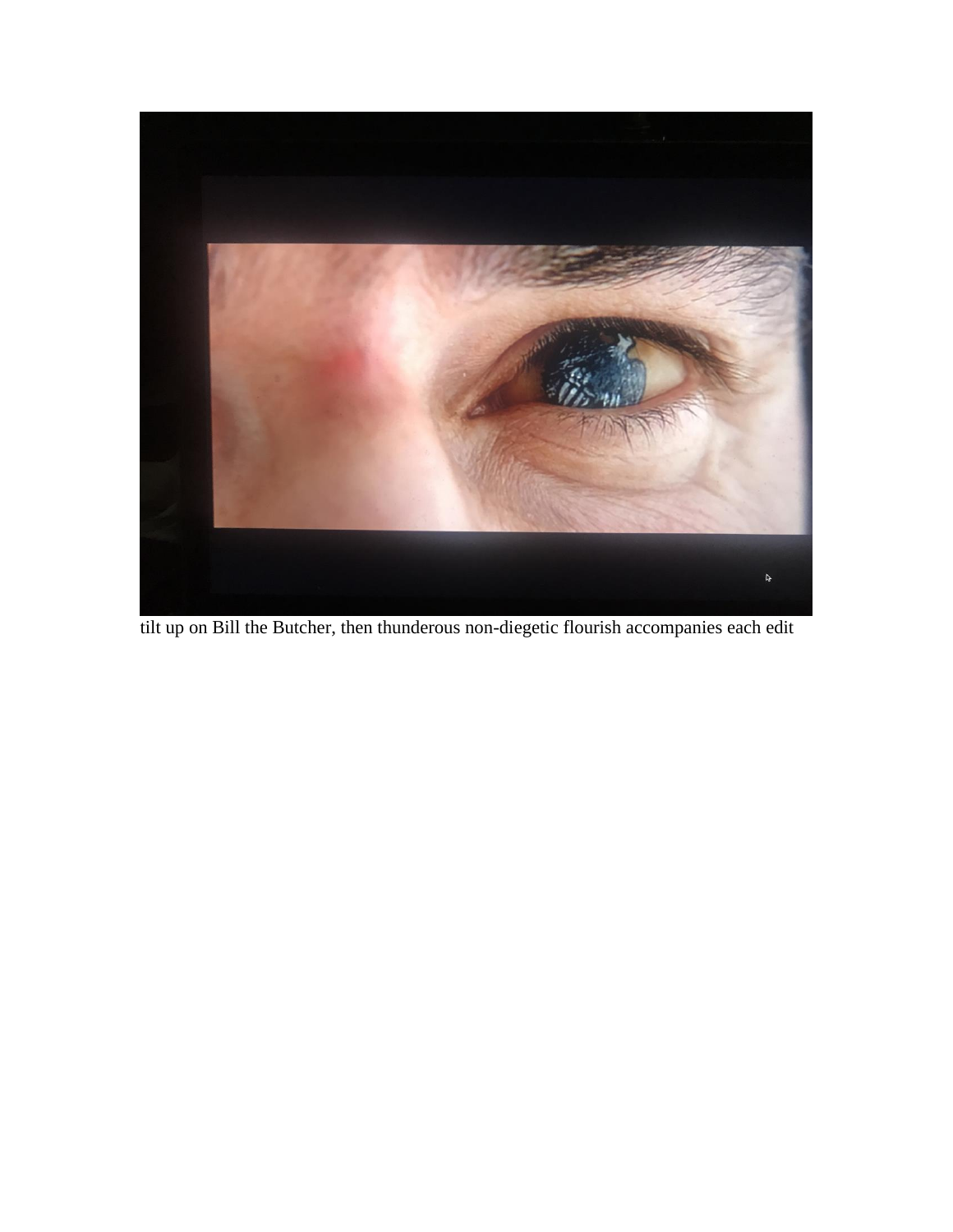

2006 **[The Departed](http://www.imdb.com/title/tt0407887/?ref_=nm_flmg_cin_6)** (director of photography) 2005 **[Gangs of New York](http://www.imdb.com/title/tt0217505/?ref_=nm_flmg_cin_10)** (director of photography) 2002 **[Primary Colors](http://www.imdb.com/title/tt0119942/?ref_=nm_flmg_cin_16)** (director of photography) **[Quiz Show](http://www.imdb.com/title/tt0110932/?ref_=nm_flmg_cin_21)** 1994 **[The Age of Innocence](http://www.imdb.com/title/tt0106226/?ref_=nm_flmg_cin_23)** (director of photography) 1992 **[Bram Stoker's Dracula](http://www.imdb.com/title/tt0103874/?ref_=nm_flmg_cin_24)** (director of photography) 1992 **[The Mambo Kings](http://www.imdb.com/title/tt0104802/?ref_=nm_flmg_cin_25)** 1991 **[What About Bob?](http://www.imdb.com/title/tt0103241/?ref_=nm_flmg_cin_26)** 1991 **[Guilty by Suspicion](http://www.imdb.com/title/tt0101984/?ref_=nm_flmg_cin_27)** 1990 **[Madonna: The Immaculate Collection](http://www.imdb.com/title/tt0500162/?ref_=nm_flmg_cin_28)** (Video) (segment "Papa Don't Preach")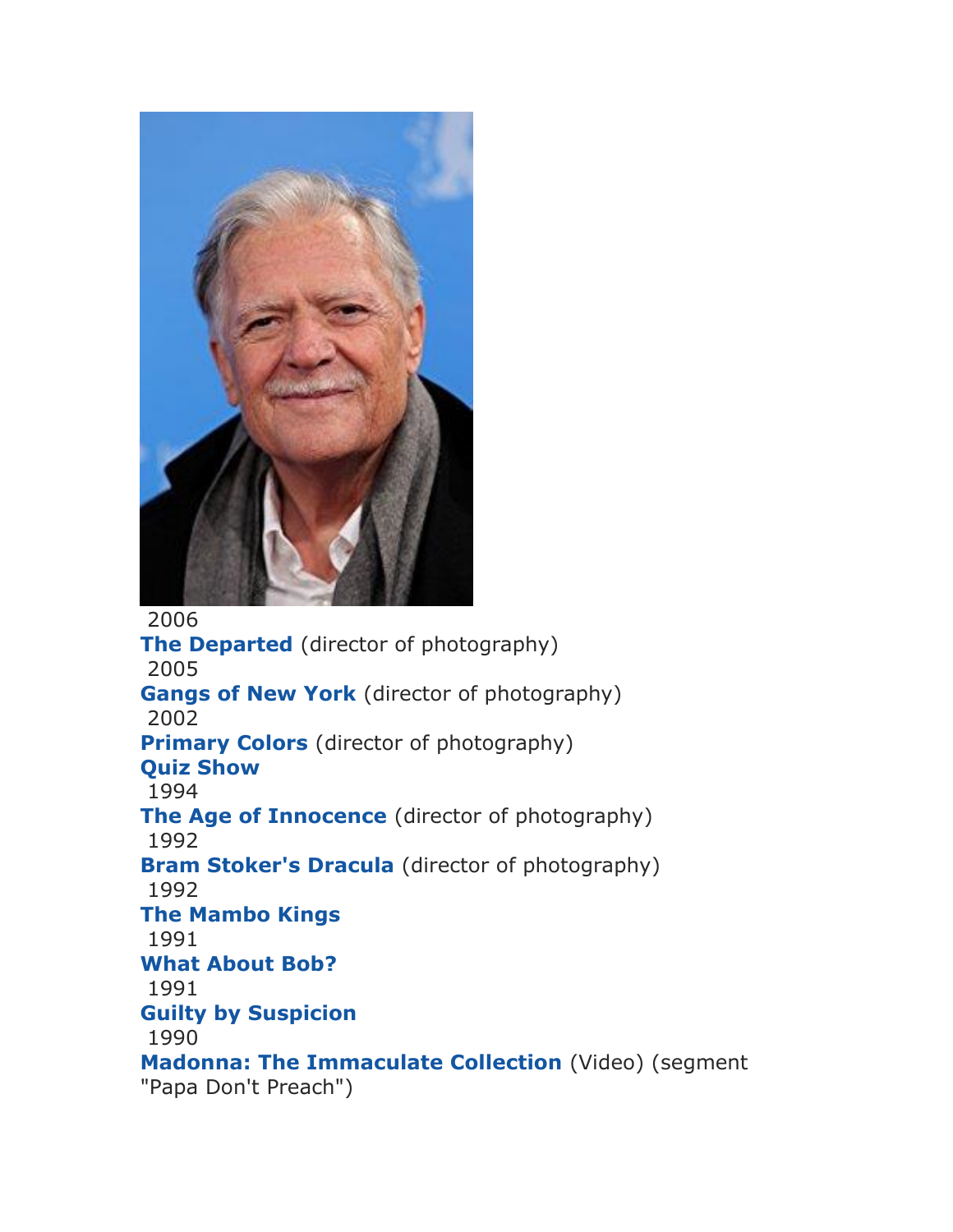1990

**[Postcards from the Edge](http://www.imdb.com/title/tt0100395/?ref_=nm_flmg_cin_29)** (director of photography) 1990 **[Goodfellas](http://www.imdb.com/title/tt0099685/?ref_=nm_flmg_cin_30)** (director of photography) 1989 **[The Fabulous Baker Boys](http://www.imdb.com/title/tt0097322/?ref_=nm_flmg_cin_31)** (director of photography) 1988 **[Working Girl](http://www.imdb.com/title/tt0096463/?ref_=nm_flmg_cin_32)** (director of photography) 1988 **[Dirty Rotten Scoundrels](http://www.imdb.com/title/tt0095031/?ref_=nm_flmg_cin_33)** (director of photography) 1988 **[The Last Temptation of Christ](http://www.imdb.com/title/tt0095497/?ref_=nm_flmg_cin_34)** (director of photography) 1988 **[Broadcast News](http://www.imdb.com/title/tt0092699/?ref_=nm_flmg_cin_37)** (director of photography) 1987 **[The Glass Menagerie](http://www.imdb.com/title/tt0093093/?ref_=nm_flmg_cin_38)** 1986 **[The Color of Money](http://www.imdb.com/title/tt0090863/?ref_=nm_flmg_cin_40)** (director of photography) 1986 **[Madonna: True Blue](http://www.imdb.com/title/tt6672870/?ref_=nm_flmg_cin_41)** (Video short) 1986 **[Under the Cherry Moon](http://www.imdb.com/title/tt0092133/?ref_=nm_flmg_cin_42)** 1986 **[Madonna: Papa Don't Preach](http://www.imdb.com/title/tt6626034/?ref_=nm_flmg_cin_43)** (Video short) 1986 **[Prince: Mountains](http://www.imdb.com/title/tt6988128/?ref_=nm_flmg_cin_44)** (Video short) 1985 **[After Hours](http://www.imdb.com/title/tt0088680/?ref_=nm_flmg_cin_45)** 1985 **[Death of a Salesman](http://www.imdb.com/title/tt0089006/?ref_=nm_flmg_cin_46)** (TV Movie) 1984

Michael Ballhaus we know how each other works, He is a relaxing presence on the set.

Only recent city landmark push last 15 years

I must say I grew up on the lower East side one of the reasons I got so fascinated with this story, the old Irish neighborhoods Elizabeth Street, Mott Street and Mulberry. The old cobblestones into yards of dust and old New York and the St Patrick's old Cathedral on Prince St between Mott and Mulberry. I knew he wasn't Italian like my neighborhood—the school I was going to The Sisters of Charity, all the nuns were Irish.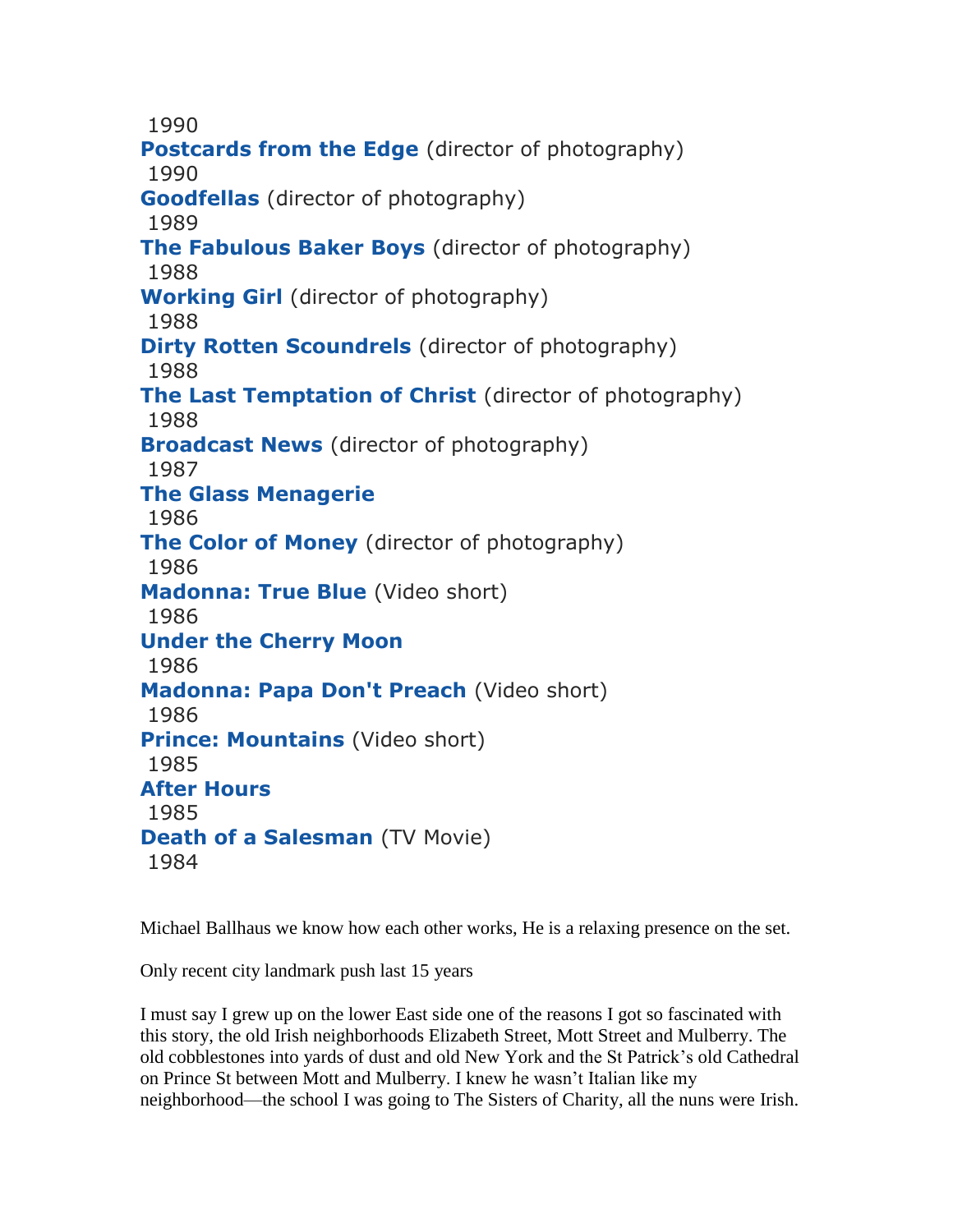It was kinda odd, I was 8 years old, I was wondering why there was that different group. As I got older I realized this a neighborhood in flux—staying the same in a way, only with different ethnic groups coming in

Coppola shot the Al Pacino baptizing Godfather 1 interior-Marty turned on the cinematographer to the church

The nativist Know Nothings attacked the church because the Irish immigrant owed their allegiance to the Pope not the USA

The church was surrounded not just by the Irish men but by the women and children as well as they turned down Prince St

I did research on it at the public library, I didn't know I was doing research, I was writing High School term papers on the church, on the history of the church

The Irish were the vanguard of every other group of immigrants to this country, they suffered

## **Production Design by**

[Dante Ferretti](http://www.imdb.com/name/nm0274721/?ref_=ttfc_fc_cr22) Pier Paolo Pasolini Federico Fellini Ginger and Fred 86 Gilliam Baron von Munchausen Chabrol Dr M Franco Zeffirelli Hamlet **[Killers of the Flower Moon](http://www.imdb.com/title/tt5537002/?ref_=nm_flmg_pdsg_1)** (*[pre-production](http://pro.imdb.com/title/tt5537002?rf=cons_nm_filmo&ref_=cons_nm_filmo)*) 2016/I Killers of the Flower Moon: The Osage Murders and the Birth of the FBI Hardcover – April 18, 2017 by [David Grann](https://www.amazon.com/David-Grann/e/B001YDEZJO/ref=dp_byline_cont_book_1) (Author)

[Crime,](http://www.imdb.com/genre/Crime?ref_=tt_ov_inf) [Drama,](http://www.imdb.com/genre/Drama?ref_=tt_ov_inf) [History](http://www.imdb.com/genre/History?ref_=tt_ov_inf)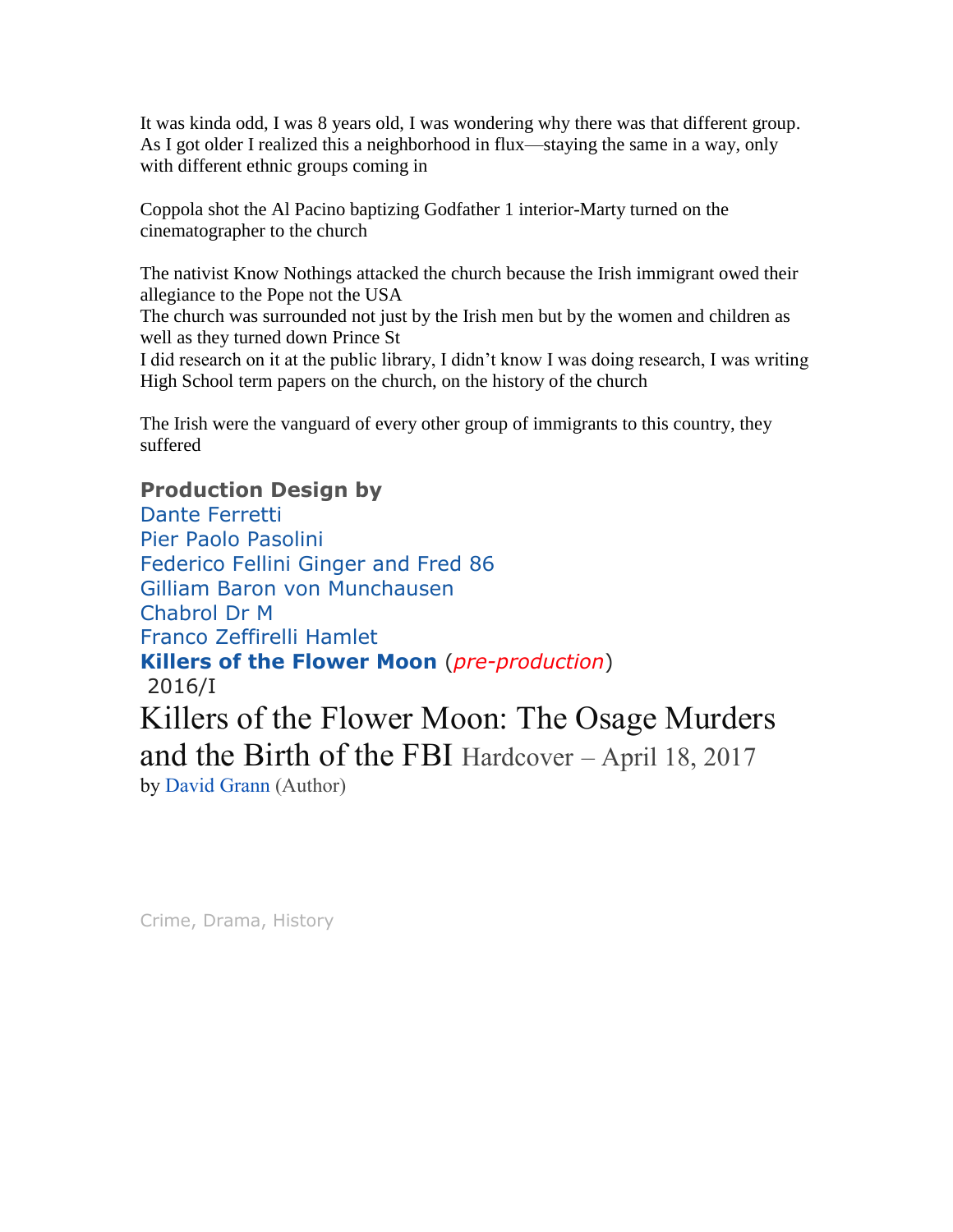

Members of the Osage tribe in the United States are murdered under mysterious circumstances in the 1920s sparking a major F.B.I. investigation involving J. Edgar Hoover. **Director:** [Martin Scorsese](http://www.imdb.com/name/nm0000217?ref_=tt_ov_dr) **Writers:** [David Grann](http://www.imdb.com/name/nm2970418?ref_=tt_ov_wr) (novel), [Eric Roth](http://www.imdb.com/name/nm0744839?ref_=tt_ov_wr) **Star:** [Leonardo DiCaprio](http://www.imdb.com/name/nm0000138?ref_=tt_ov_st_sm) DeNiro?

Scorsese and De Niro have been huddling on *The Irishman* at Netflix, but there's no completed deal yet.

"The Irishman," based on the Charles Brandt's true-crime book "I Heard You Paint Houses," tells the deathbed story of mob hitman Frank "The Irishman" Sheeran, who had insider knowledge about the disappearance and death of Jimmy Hoffa. The long-gestating film is set to reunite Scorsese with his "Goodfellas" stars De Niro and Joe Pesci and mark his first time working with Al Pacino. [Robert De Niro](http://www.indiewire.com/t/robert-de-niro/) previously spoke out about the "Benjamin Button"-type technology that [Martin Scorsese](http://www.indiewire.com/t/martin-scorsese/) would experiment with for his upcoming film "[The Irishman](http://www.indiewire.com/t/the-irishman/)." The actor [told Empire](http://www.indiewire.com/2015/10/robert-de-niro-says-martin-scorsese-experimenting-with-benjamin-button-technology-for-the-irishman-114318/) last year that there would be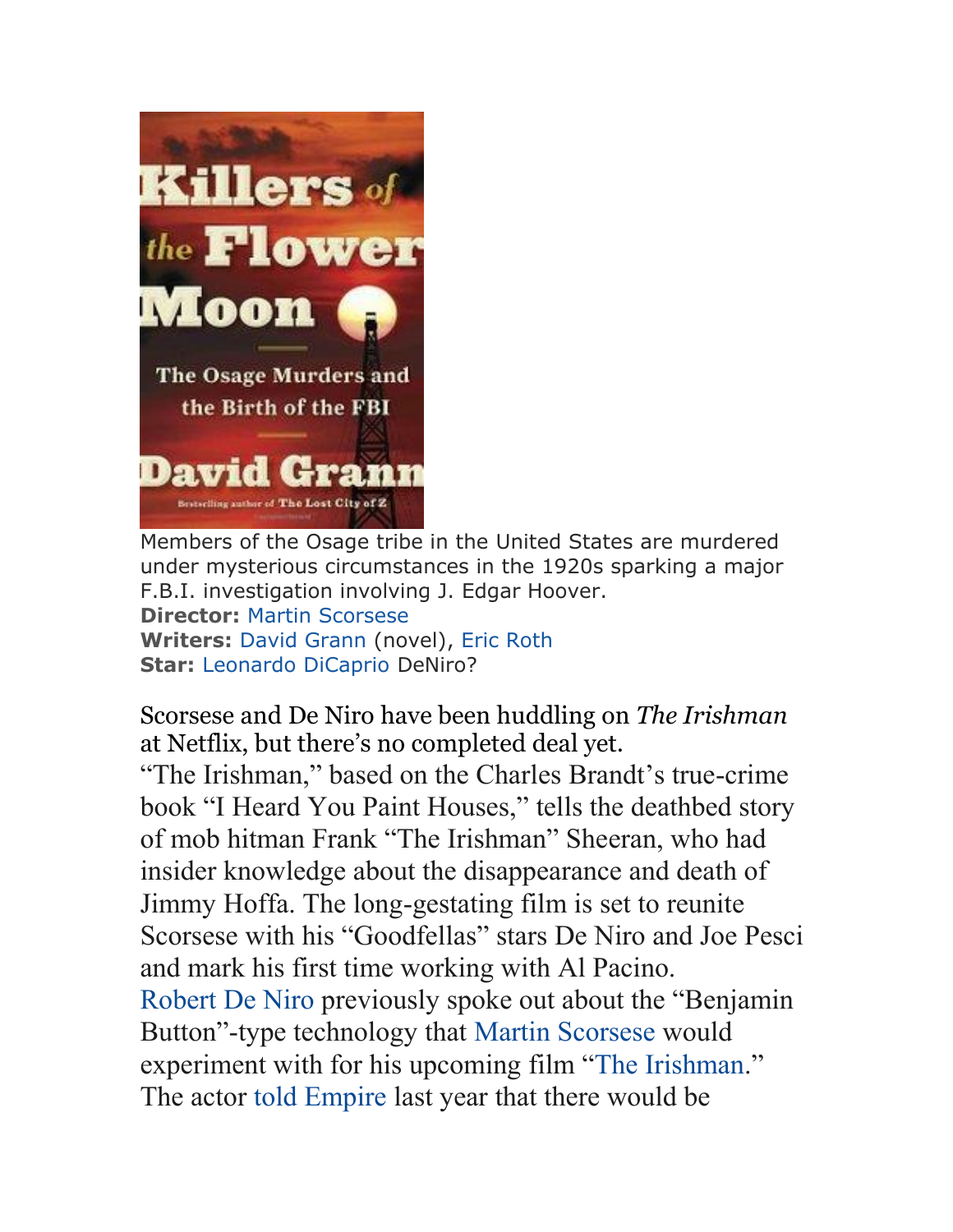"sections, earlier periods in the film," where they would make him and the other actors appear younger than they are.

Now, in a new interview with [Cinema Blend,](http://www.cinemablend.com/news/1601880/the-irishman-wants-to-use-rogue-one-type-cgi-to-de-age-robert-de-niro) producer Gastón Pavlovich has confirmed that they are still exploring new technology to de-age De Niro.

## Martin Scorsese Reveals the Status of His Upcoming Film 'Devil in the White City' With Leonardo

## DiCaprio

*DiCaprio purchased the film rights to the book in 2010 and now the feature is finally in motion.*

## **[Silence](http://www.imdb.com/title/tt0490215/?ref_=nm_flmg_pdsg_2)**

2015/I **[Cinderella](http://www.imdb.com/title/tt1661199/?ref_=nm_flmg_pdsg_3)** Kenneth Branagh 2014/I **[Seventh Son](http://www.imdb.com/title/tt1121096/?ref_=nm_flmg_pdsg_4)** 2012 **[La traviata, Melodramma in tre atti](http://www.imdb.com/title/tt5467442/?ref_=nm_flmg_pdsg_5)** (TV Movie) 2011 **[Hugo](http://www.imdb.com/title/tt0970179/?ref_=nm_flmg_pdsg_6)** 2010 **[Shutter Island](http://www.imdb.com/title/tt1130884/?ref_=nm_flmg_pdsg_7)** 2007 **[Sweeney Todd: The Demon Barber of Fleet Street](http://www.imdb.com/title/tt0408236/?ref_=nm_flmg_pdsg_8)** Tim Burton 2007 **[La traviata](http://www.imdb.com/title/tt2316799/?ref_=nm_flmg_pdsg_9)** (TV Movie) 2006 **[The Black Dahlia](http://www.imdb.com/title/tt0387877/?ref_=nm_flmg_pdsg_10)** De Palma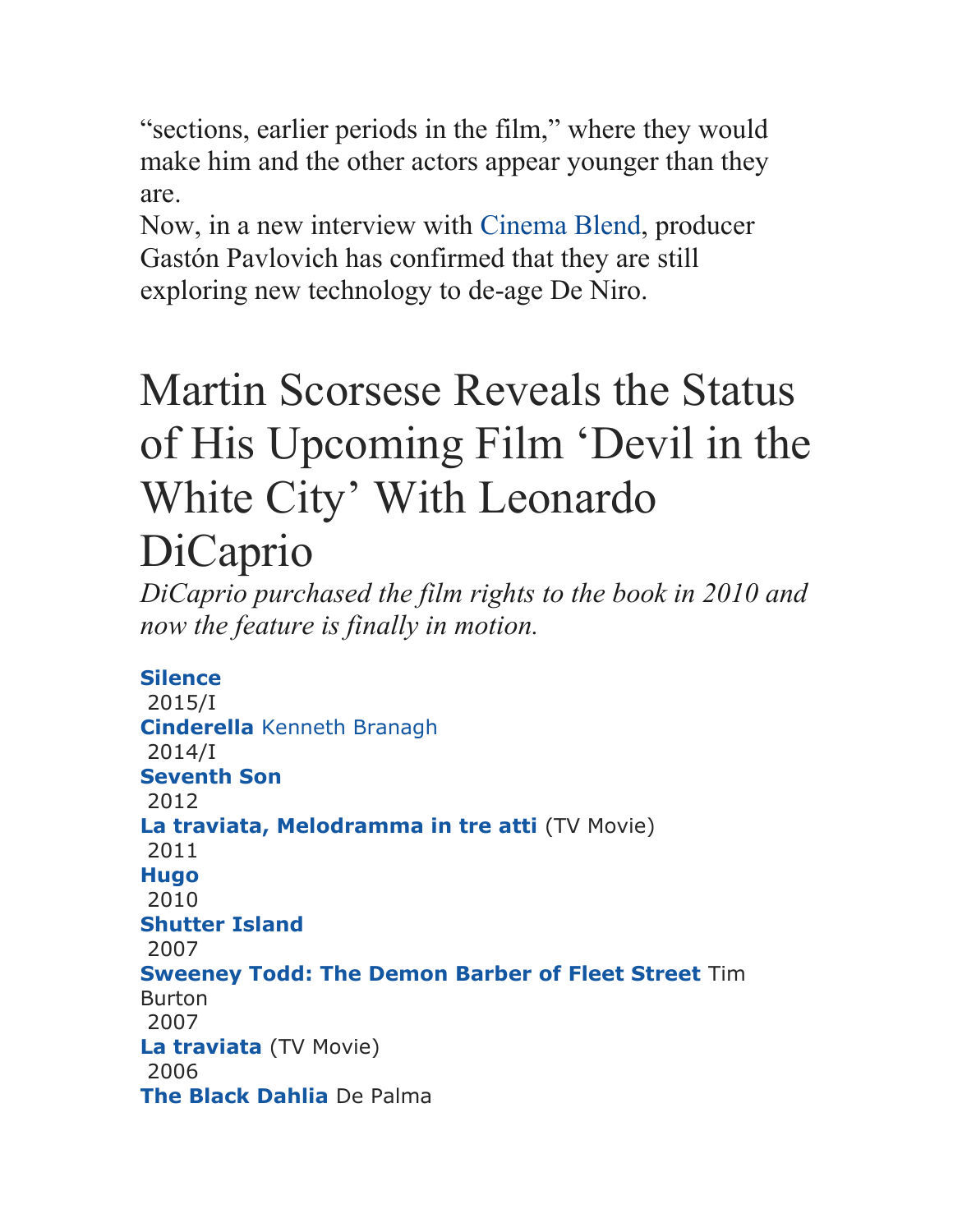2006 **[Macbeth](http://www.imdb.com/title/tt2812244/?ref_=nm_flmg_pdsg_11)** (TV Movie) 2005 **[The Fine Art of Love: Mine Ha-Ha](http://www.imdb.com/title/tt0425186/?ref_=nm_flmg_pdsg_12)** 2004 **[The Aviator](http://www.imdb.com/title/tt0338751/?ref_=nm_flmg_pdsg_13)** 2003 **[Cold Mountain](http://www.imdb.com/title/tt0159365/?ref_=nm_flmg_pdsg_14)** 2002 **[Il trovatore](http://www.imdb.com/title/tt0452060/?ref_=nm_flmg_pdsg_15)** (TV Movie) 2002 **[Gangs of New York](http://www.imdb.com/title/tt0217505/?ref_=nm_flmg_pdsg_16)** 2001 **[Un ballo in maschera](http://www.imdb.com/title/tt0306510/?ref_=nm_flmg_pdsg_17)** (TV Movie) 1999 **[Titus](http://www.imdb.com/title/tt0120866/?ref_=nm_flmg_pdsg_18)** 1999 **[Bringing Out the Dead](http://www.imdb.com/title/tt0163988/?ref_=nm_flmg_pdsg_19)** 1998 **[Meet Joe Black](http://www.imdb.com/title/tt0119643/?ref_=nm_flmg_pdsg_20)** 1998 **[Manon Lescaut](http://www.imdb.com/title/tt0255347/?ref_=nm_flmg_pdsg_21)** (TV Movie) 1997 **[Kundun](http://www.imdb.com/title/tt0119485/?ref_=nm_flmg_pdsg_22)** 1996 **[Cavalleria rusticana](http://www.imdb.com/title/tt0255036/?ref_=nm_flmg_pdsg_23)** (TV Movie) 1995 **[Casino](http://www.imdb.com/title/tt0112641/?ref_=nm_flmg_pdsg_24)** 1994 **[Interview with the Vampire: The Vampire Chronicles](http://www.imdb.com/title/tt0110148/?ref_=nm_flmg_pdsg_25)** 1993 **[The Age of Innocence](http://www.imdb.com/title/tt0106226/?ref_=nm_flmg_pdsg_26)**

The enormous exterior sets of 5 points-George Lucas visited-this will never be built on this scale again-CGI is cheaper!

Used some Mathew Brady civil war photos 1862-3 the first photographed war the brutality brought home Instituted the draft to end it The Draft Riots the worst in US history; the worst loss of life until 9/11 in New York